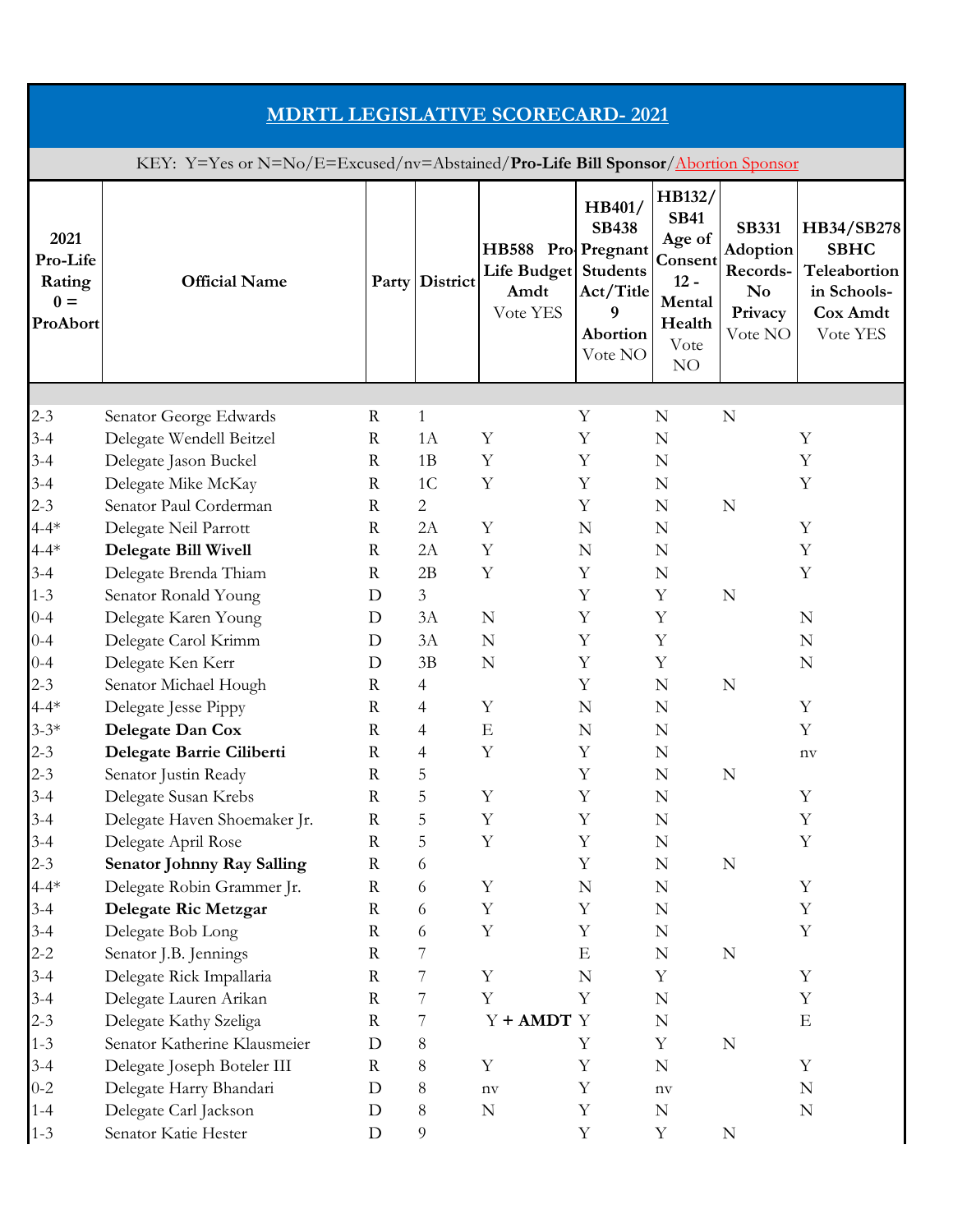| <b>MDRTL LEGISLATIVE SCORECARD-2021</b>                                          |                                                                 |             |                |                                                                |                                                                 |                                                                                        |                                                                                     |                                                                                  |  |  |
|----------------------------------------------------------------------------------|-----------------------------------------------------------------|-------------|----------------|----------------------------------------------------------------|-----------------------------------------------------------------|----------------------------------------------------------------------------------------|-------------------------------------------------------------------------------------|----------------------------------------------------------------------------------|--|--|
| KEY: Y=Yes or N=No/E=Excused/nv=Abstained/Pro-Life Bill Sponsor/Abortion Sponsor |                                                                 |             |                |                                                                |                                                                 |                                                                                        |                                                                                     |                                                                                  |  |  |
| 2021<br>Pro-Life<br>Rating<br>$0 =$<br>ProAbort                                  | <b>Official Name</b>                                            |             | Party District | HB588 Pro-Pregnant<br>Life Budget Students<br>Amdt<br>Vote YES | HB401/<br><b>SB438</b><br>Act/Title<br>9<br>Abortion<br>Vote NO | HB132/<br><b>SB41</b><br>Age of<br>Consent<br>$12 -$<br>Mental<br>Health<br>Vote<br>NO | <b>SB331</b><br><b>Adoption</b><br>Records-<br>N <sub>0</sub><br>Privacy<br>Vote NO | HB34/SB278<br><b>SBHC</b><br>Teleabortion<br>in Schools-<br>Cox Amdt<br>Vote YES |  |  |
|                                                                                  |                                                                 |             |                |                                                                |                                                                 |                                                                                        |                                                                                     |                                                                                  |  |  |
| $4 - 4$                                                                          | Delegate Trent Kittleman                                        | $\mathbf R$ | <b>9A</b>      | Y                                                              | N                                                               | N                                                                                      |                                                                                     | Y                                                                                |  |  |
| $3 - 4$                                                                          | Delegate Reid Novotny                                           | R           | <b>9A</b>      | Y                                                              | Υ                                                               | N                                                                                      |                                                                                     | Υ                                                                                |  |  |
| $0 - 4$                                                                          | Delegate Courtney Watson                                        | D           | 9B             | N                                                              | Y                                                               | Y                                                                                      |                                                                                     | N                                                                                |  |  |
| $0 - 4$<br>$0 - 2$                                                               | Speaker Adrienne Jones                                          | D<br>D      | 10<br>10       | N                                                              | Y<br>E                                                          | Y<br>Y                                                                                 | Y                                                                                   | N                                                                                |  |  |
|                                                                                  | Senator Delores Kelley<br>Delegate Jay Jalisi                   | D           | 10             | Y                                                              |                                                                 |                                                                                        |                                                                                     | Y                                                                                |  |  |
| $4 - 4$                                                                          |                                                                 | D           | 10             | N                                                              | N<br>Y                                                          | N<br>Y                                                                                 |                                                                                     | N                                                                                |  |  |
| $0 - 4$<br>$0 - 3$                                                               | Delegate Benjamin Brooks Sr.<br><b>Senator Shelly Hettleman</b> | D           | 11             |                                                                | $\underline{Y}$                                                 | Y                                                                                      | Y                                                                                   |                                                                                  |  |  |
| $0 - 4$                                                                          | Delegate Lisa Belcastro                                         | D           | 11             | N                                                              | Y                                                               | Y                                                                                      |                                                                                     | N                                                                                |  |  |
| $0 - 3$                                                                          | Delegate Jon Cardin                                             | D           | 11             | Ε                                                              | Y                                                               | Y                                                                                      |                                                                                     | N                                                                                |  |  |
| $0 - 4$                                                                          | Delegate Dana Stein                                             | D           | 11             | N                                                              | Y                                                               | Y                                                                                      |                                                                                     | N                                                                                |  |  |
| $0 - 3$                                                                          | Senator Clarence Lam                                            | D           | 12             |                                                                | Y                                                               | Y                                                                                      | Y                                                                                   |                                                                                  |  |  |
| $0 - 4$                                                                          | Delegate Terri Hill M.D.                                        | D           | 12             | N                                                              | Υ                                                               | Y                                                                                      |                                                                                     | N                                                                                |  |  |
| $0 - 4$                                                                          | Delegate Jessica Feldmark                                       | D           | 12             | N                                                              | Y                                                               | Y                                                                                      |                                                                                     | N                                                                                |  |  |
| $0 - 4$                                                                          | Delegate Eric Ebersole                                          | D           | 12             | N                                                              | Υ                                                               | Υ                                                                                      |                                                                                     | N                                                                                |  |  |
| $1 - 3$                                                                          | Senator Guy Guzzone                                             | D           | 13             |                                                                | Y                                                               | $\mathbf Y$                                                                            | ${\bf N}$                                                                           |                                                                                  |  |  |
| $0 - 4$                                                                          | Delegate Vanessa Atterbeary                                     | $\mathbf D$ | 13             | ${\bf N}$                                                      | Y                                                               | Y                                                                                      |                                                                                     | ${\bf N}$                                                                        |  |  |
| $0 - 4$                                                                          | Delegate Shane Pendergrass                                      | D           | 13             | ${\bf N}$                                                      | $\mathbf Y$                                                     | $\mathbf Y$                                                                            |                                                                                     | N                                                                                |  |  |
| $0 - 4$                                                                          | Delegate Jennifer Terrasa                                       | D           | 13             | $\mathbf N$                                                    | Y                                                               | Y                                                                                      |                                                                                     | N                                                                                |  |  |
| $1 - 3$                                                                          | Senator Craig Zucker                                            | D           | 14             |                                                                | Y                                                               | Y                                                                                      | ${\bf N}$                                                                           |                                                                                  |  |  |
| $0 - 4$                                                                          | Majority Leader Eric Luedtke                                    | D           | 14             | N                                                              | Y                                                               | Y                                                                                      |                                                                                     | N                                                                                |  |  |
| $0 - 4$                                                                          | Delegate Pam Queen                                              | D           | 14             | $\mathbf N$                                                    | Y                                                               | Y                                                                                      |                                                                                     | N                                                                                |  |  |
| $0 - 4$                                                                          | Delegate Anne Kaiser                                            | D           | 14             | $\mathbf N$                                                    | Y                                                               | Y                                                                                      |                                                                                     | N                                                                                |  |  |
| $1 - 3$                                                                          | Senator Brian Feldman                                           | D           | 15             |                                                                | Y                                                               | $\mathbf Y$                                                                            | $\mathbf N$                                                                         |                                                                                  |  |  |
| $0 - 4$                                                                          | Delegate Lily Qi                                                | D           | 15             | $\mathbf N$                                                    | $\mathbf Y$                                                     | $\mathbf Y$                                                                            |                                                                                     | ${\bf N}$                                                                        |  |  |
| $0 - 4$                                                                          | Delegate Kathleen Dumais                                        | D           | 15             | N                                                              | Y                                                               | Y                                                                                      |                                                                                     | N                                                                                |  |  |
| $0 - 3$                                                                          | Delegate David Fraser-Hidalgo                                   | D           | 15             | N                                                              | $n_{\rm V}$                                                     | $\mathbf Y$                                                                            |                                                                                     | N                                                                                |  |  |
| $0 - 3$                                                                          | <b>Senator Susan Lee</b>                                        | D           | 16             |                                                                | Y                                                               | $\mathbf Y$                                                                            | $\underline{Y}$                                                                     |                                                                                  |  |  |
| $0 - 4$                                                                          | Delegate Sara Love                                              | D           | 16             | ${\bf N}$                                                      | Y                                                               | Y                                                                                      |                                                                                     | ${\bf N}$                                                                        |  |  |
| $0 - 4$                                                                          | Delegate Marc Korman                                            | D           | 16             | $\mathbf N$                                                    | Y                                                               | Y                                                                                      |                                                                                     | N                                                                                |  |  |
| $0 - 4$                                                                          | Delegate Ariana Kelly                                           | D           | 16             | $\mathbf N$                                                    | Y                                                               | $\mathbf Y$                                                                            |                                                                                     | N                                                                                |  |  |
| $1 - 3$                                                                          | Senator Cheryl Kagan                                            | D           | 17             |                                                                | $\mathbf Y$                                                     | $\mathbf Y$                                                                            | $\mathbf N$                                                                         |                                                                                  |  |  |
| $0 - 4$                                                                          | Delegate Kumar Barve                                            | D           | 17             | ${\bf N}$                                                      | Y                                                               | Y                                                                                      |                                                                                     | ${\bf N}$                                                                        |  |  |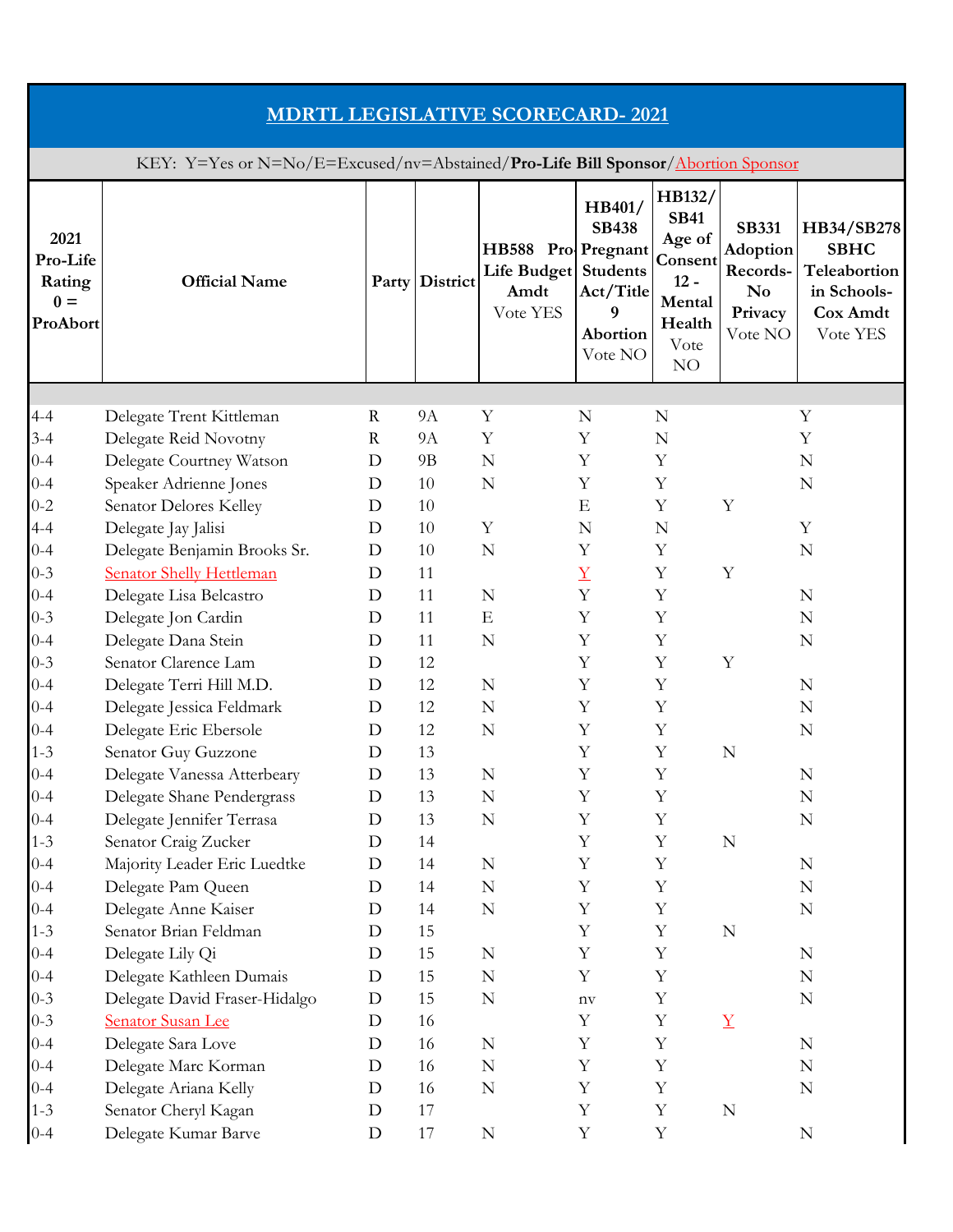| <b>MDRTL LEGISLATIVE SCORECARD-2021</b>                                          |                                                      |        |                |                                                                |                                                                 |                                                                                        |                                                                              |                                                                                  |  |  |
|----------------------------------------------------------------------------------|------------------------------------------------------|--------|----------------|----------------------------------------------------------------|-----------------------------------------------------------------|----------------------------------------------------------------------------------------|------------------------------------------------------------------------------|----------------------------------------------------------------------------------|--|--|
| KEY: Y=Yes or N=No/E=Excused/nv=Abstained/Pro-Life Bill Sponsor/Abortion Sponsor |                                                      |        |                |                                                                |                                                                 |                                                                                        |                                                                              |                                                                                  |  |  |
| 2021<br>Pro-Life<br>Rating<br>$0 =$<br>ProAbort                                  | <b>Official Name</b>                                 |        | Party District | HB588 Pro Pregnant<br>Life Budget Students<br>Amdt<br>Vote YES | HB401/<br><b>SB438</b><br>Act/Title<br>9<br>Abortion<br>Vote NO | HB132/<br><b>SB41</b><br>Age of<br>Consent<br>$12 -$<br>Mental<br>Health<br>Vote<br>NO | <b>SB331</b><br>Adoption<br>Records-<br>N <sub>0</sub><br>Privacy<br>Vote NO | HB34/SB278<br><b>SBHC</b><br>Teleabortion<br>in Schools-<br>Cox Amdt<br>Vote YES |  |  |
|                                                                                  |                                                      |        |                |                                                                |                                                                 |                                                                                        |                                                                              |                                                                                  |  |  |
| $0 - 4$                                                                          | Delegate Julie Palakovich Carr                       | D      | 17             | N                                                              | Y                                                               | Y                                                                                      |                                                                              | N                                                                                |  |  |
| $0 - 4$                                                                          | Delegate Jim Gilchrist                               | D      | 17             | N                                                              | Υ                                                               | Y                                                                                      |                                                                              | N                                                                                |  |  |
| $0 - 3$<br>$0 - 4$                                                               | Senator Jeff Waldstreicher<br>Delegate Jared Solomon | D<br>D | 18<br>18       | $\mathbf N$                                                    | Y<br>Y                                                          | Y<br>Y                                                                                 | Y                                                                            | N                                                                                |  |  |
| $0 - 4$                                                                          | Delegate Emily Shetty                                | D      | 18             | N                                                              | Y                                                               | Y                                                                                      |                                                                              | N                                                                                |  |  |
| $0 - 4$                                                                          | Delegate Al Carr Jr.                                 | D      | 18             | N                                                              | Υ                                                               | Y                                                                                      |                                                                              | N                                                                                |  |  |
| $0 - 3$                                                                          | Senator Ben Kramer                                   | D      | 19             |                                                                | Y                                                               | Y                                                                                      | $\mathbf Y$                                                                  |                                                                                  |  |  |
| $0 - 4$                                                                          | Delegate Vaughn Stewart III                          | D      | 19             | N                                                              | Y                                                               | Y                                                                                      |                                                                              | N                                                                                |  |  |
| $0 - 4$                                                                          | Delegate Charlotte Crutchfield                       | D      | 19             | N                                                              | Y                                                               | Y                                                                                      |                                                                              | N                                                                                |  |  |
| $0 - 4$                                                                          | Delegate Bonnie Cullison                             | D      | 19             | N                                                              | Y                                                               | Y                                                                                      |                                                                              | N                                                                                |  |  |
| $0 - 3$                                                                          | Senator Will Smith Jr.                               | D      | 20             |                                                                | Y                                                               | Y                                                                                      | Y                                                                            |                                                                                  |  |  |
| $0 - 4$                                                                          | Delegate Lorig Charkoudian                           | D      | 20             | N                                                              | Υ                                                               | Y                                                                                      |                                                                              | N                                                                                |  |  |
| $0 - 4$                                                                          | Delegate Jheanelle Wilkins                           | D      | 20             | N                                                              | Υ                                                               | Y                                                                                      |                                                                              | N                                                                                |  |  |
| $0 - 4$                                                                          | Delegate David Moon                                  | D      | 20             | N                                                              | Y                                                               | Y                                                                                      |                                                                              | N                                                                                |  |  |
| $1 - 3$                                                                          | Senator Jim Rosapepe                                 | D      | 21             |                                                                | Y                                                               | Y                                                                                      | N                                                                            |                                                                                  |  |  |
| $0 - 4$                                                                          | Delegate Mary Lehman                                 | D      | 21             | N                                                              | Y                                                               | $\mathbf Y$                                                                            |                                                                              | N                                                                                |  |  |
| $0 - 4$                                                                          | Delegate Joseline Pena-Melnyk                        | D      | 21             | ${\bf N}$                                                      | Y                                                               | Y                                                                                      |                                                                              | N                                                                                |  |  |
| $0 - 4$                                                                          | Delegate Ben Barnes                                  | D      | 21             | ${\bf N}$                                                      | Y                                                               | $\mathbf Y$                                                                            |                                                                              | N                                                                                |  |  |
| $1 - 3$                                                                          | Senator Paul Pinsky                                  | D      | 22             |                                                                | Y                                                               | Y                                                                                      | $\mathbb N$                                                                  |                                                                                  |  |  |
| $0 - 3$                                                                          | Delegate Nicole Williams                             | D      | 22             | ${\bf N}$                                                      | Y                                                               | $\mathbf Y$                                                                            |                                                                              | $\operatorname{nv}$                                                              |  |  |
| $0 - 3$                                                                          | Delegate Anne Healey                                 | D      | 22             | $n$ v                                                          | Y                                                               | Y                                                                                      |                                                                              | N                                                                                |  |  |
| $0 - 4$                                                                          | Delegate Alonzo Washington                           | D      | 22             | ${\bf N}$                                                      | Y                                                               | $\mathbf Y$                                                                            |                                                                              | N                                                                                |  |  |
| $1 - 3$                                                                          | Senator Doug Peters                                  | D      | 23             |                                                                | Y                                                               | Y                                                                                      | ${\bf N}$                                                                    |                                                                                  |  |  |
| $0 - 3$                                                                          | Delegate Geraldine Valentino-Smith                   | D      | 23A            | $\operatorname{nv}$                                            | Y                                                               | Y                                                                                      |                                                                              | ${\bf N}$                                                                        |  |  |
| $0 - 4$                                                                          | Delegate Ron Watson                                  | D      | 23B            | $\mathbf N$                                                    | $\mathbf Y$                                                     | Y                                                                                      |                                                                              | N                                                                                |  |  |
| $0 - 3$                                                                          | Delegate Marvin Holmes Jr.                           | D      | 23B            | N                                                              | Y                                                               | Y                                                                                      |                                                                              | $\rm nv$                                                                         |  |  |
| $0 - 3$                                                                          | Senator Joanne Benson                                | D      | 24             |                                                                | Y                                                               | $\mathbf Y$                                                                            | $\mathbf Y$                                                                  |                                                                                  |  |  |
| $0 - 4$                                                                          | Delegate Jazz Lewis                                  | D      | 24             | N                                                              | Y                                                               | Y                                                                                      |                                                                              | N                                                                                |  |  |
| $0 - 4$                                                                          | Delegate Erek Barron                                 | D      | 24             | $\mathbf N$                                                    | Y                                                               | Y                                                                                      |                                                                              | N                                                                                |  |  |
| $0 - 4$                                                                          | Delegate Andrea Harrison                             | D      | 24             | $\mathbf N$                                                    | Y                                                               | Y                                                                                      |                                                                              | N                                                                                |  |  |
| $1 - 3$                                                                          | Senator Melony Griffith                              | D      | 25             |                                                                | Y                                                               | $\mathbf Y$                                                                            | $\mathbf N$                                                                  |                                                                                  |  |  |
| $0 - 4$<br>$0 - 4$                                                               | Delegate Nick Charles<br>Delegate Dereck Davis       | D<br>D | 25<br>25       | $\mathbf N$<br>$\mathbf N$                                     | Y<br>$\mathbf Y$                                                | Y<br>$\mathbf Y$                                                                       |                                                                              | N<br>N                                                                           |  |  |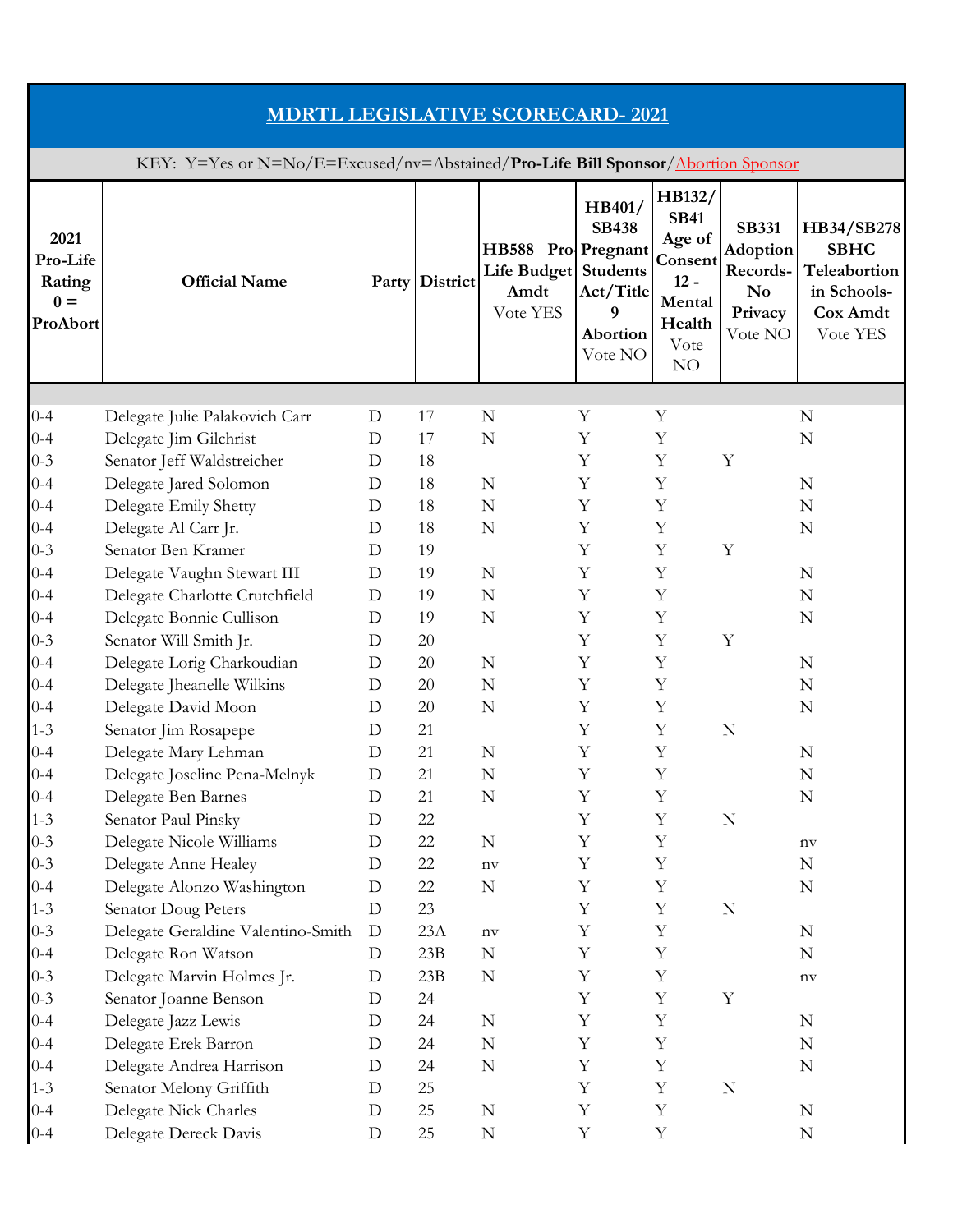| <b>MDRTL LEGISLATIVE SCORECARD-2021</b>                                          |                                                 |             |                |                                                                |                                                                 |                                                                                        |                                                                                     |                                                                                  |  |  |
|----------------------------------------------------------------------------------|-------------------------------------------------|-------------|----------------|----------------------------------------------------------------|-----------------------------------------------------------------|----------------------------------------------------------------------------------------|-------------------------------------------------------------------------------------|----------------------------------------------------------------------------------|--|--|
| KEY: Y=Yes or N=No/E=Excused/nv=Abstained/Pro-Life Bill Sponsor/Abortion Sponsor |                                                 |             |                |                                                                |                                                                 |                                                                                        |                                                                                     |                                                                                  |  |  |
| 2021<br>Pro-Life<br>Rating<br>$0 =$<br>ProAbort                                  | <b>Official Name</b>                            |             | Party District | HB588 Pro Pregnant<br>Life Budget Students<br>Amdt<br>Vote YES | HB401/<br><b>SB438</b><br>Act/Title<br>9<br>Abortion<br>Vote NO | HB132/<br><b>SB41</b><br>Age of<br>Consent<br>$12 -$<br>Mental<br>Health<br>Vote<br>NO | <b>SB331</b><br><b>Adoption</b><br>Records-<br>N <sub>0</sub><br>Privacy<br>Vote NO | HB34/SB278<br><b>SBHC</b><br>Teleabortion<br>in Schools-<br>Cox Amdt<br>Vote YES |  |  |
|                                                                                  |                                                 |             |                |                                                                |                                                                 |                                                                                        |                                                                                     |                                                                                  |  |  |
| $0 - 4$                                                                          | Delegate Darryl Barnes                          | D           | 25             | N                                                              | Y                                                               | Y                                                                                      |                                                                                     | N                                                                                |  |  |
| $1 - 3$                                                                          | Senator Obie Patterson                          | D           | 26             |                                                                | Υ                                                               | Y                                                                                      | $\mathbf N$                                                                         |                                                                                  |  |  |
| $0 - 3$                                                                          | Delegate Veronica Turner                        | D           | 26             | $n$ v                                                          | Y                                                               | Y                                                                                      |                                                                                     | N                                                                                |  |  |
| $0 - 4$                                                                          | Delegate Kris Valderrama                        | D           | 26             | $\mathbf N$                                                    | Y                                                               | $\mathbf Y$                                                                            |                                                                                     | N                                                                                |  |  |
| $0 - 3$<br>$0 - 3$                                                               | Delegate Jay Walker                             | D           | 26<br>27       | N                                                              | Y                                                               | Ε<br>Y                                                                                 | Y                                                                                   | N                                                                                |  |  |
|                                                                                  | Senator Michael Jackson                         | D           | 27A            | N                                                              | Y<br>Y                                                          | $\mathbf Y$                                                                            |                                                                                     | N                                                                                |  |  |
| $0 - 4$<br>$0 - 4$                                                               | Delegate Susie Proctor<br>Delegate Rachel Jones | D<br>D      | 27B            | N                                                              | Y                                                               | Y                                                                                      |                                                                                     | N                                                                                |  |  |
| $3 - 3*$                                                                         | Delegate Mark Fisher                            | $\mathbf R$ | 27C            | Y                                                              | N                                                               | $\mathbf N$                                                                            |                                                                                     | E                                                                                |  |  |
| $1 - 3$                                                                          | Senator Arthur Ellis                            | D           | 28             |                                                                | Y                                                               | Y                                                                                      | N                                                                                   |                                                                                  |  |  |
| $0 - 4$                                                                          | Delegate Edith Patterson                        | D           | 28             | N                                                              | Y                                                               | $\mathbf Y$                                                                            |                                                                                     | N                                                                                |  |  |
| $0 - 4$                                                                          | Delegate Debra Davis                            | D           | 28             | N                                                              | Y                                                               | $\mathbf Y$                                                                            |                                                                                     | N                                                                                |  |  |
| $0 - 4$                                                                          | Delegate C.T. Wilson                            | D           | 28             | $\mathbf N$                                                    | Y                                                               | $\mathbf Y$                                                                            |                                                                                     | N                                                                                |  |  |
| $2 - 3$                                                                          | Senator Jack Bailey                             | R           | 29             |                                                                | Y                                                               | N                                                                                      | N                                                                                   |                                                                                  |  |  |
| $3 - 4$                                                                          | Delegate Matt Morgan                            | $\mathbf R$ | 29A            | $\mathbf Y$                                                    | Y                                                               | N                                                                                      |                                                                                     | Y                                                                                |  |  |
| $0 - 3$                                                                          | Delegate Brian Crosby                           | D           | $29B$          | $\mathbf N$                                                    | Y                                                               | $\operatorname{nv}$                                                                    |                                                                                     | N                                                                                |  |  |
| $2 - 3$                                                                          | Delegate Jerry Clark                            | $\mathbf R$ | $29\mathrm{C}$ | Y                                                              | Y                                                               | $n$ v                                                                                  |                                                                                     | Y                                                                                |  |  |
| $0 - 3$                                                                          | <b>Senator Sarah Elfreth</b>                    | D           | $30\,$         |                                                                | $\underline{Y}$                                                 | $\mathbf Y$                                                                            | Y                                                                                   |                                                                                  |  |  |
| $0 - 3$                                                                          | Delegate Shaneka Henson                         | D           | 30A            | N                                                              | Y                                                               | $\operatorname{nv}$                                                                    |                                                                                     | N                                                                                |  |  |
| $0 - 4$                                                                          | Delegate Dana Jones                             | D           | 30A            | N                                                              | Y                                                               | $\mathbf Y$                                                                            |                                                                                     | N                                                                                |  |  |
| $3 - 4$                                                                          | Delegate Seth Howard                            | R           | 30B            | Y                                                              | E                                                               | N                                                                                      |                                                                                     | Y                                                                                |  |  |
| $2 - 3$                                                                          | Senator Bryan Simonaire                         | $\mathbf R$ | 31             |                                                                | Y                                                               | N                                                                                      | $\mathbb N$                                                                         |                                                                                  |  |  |
| $2 - 4$                                                                          | Delegate Ned Carey                              | D           | 31A            | Y                                                              | Y                                                               | $\mathbf Y$                                                                            |                                                                                     | Y                                                                                |  |  |
| $3 - 4$                                                                          | Minority Leader Nicholaus Kipke                 | $\rm R$     | 31B            | Y                                                              | Y                                                               | N                                                                                      |                                                                                     | Y                                                                                |  |  |
| $4 - 4*$                                                                         | Delegate Brian Chisholm                         | $\mathbf R$ | 31B            | Y                                                              | N                                                               | ${\bf N}$                                                                              |                                                                                     | Y                                                                                |  |  |
| $1 - 3$                                                                          | Senator Pamela Beidle                           | D           | 32             |                                                                | Y                                                               | Y                                                                                      | N                                                                                   |                                                                                  |  |  |
| $0 - 4$                                                                          | Delegate Sandy Bartlett                         | D           | 32             | N                                                              | Y                                                               | $\mathbf Y$                                                                            |                                                                                     | ${\bf N}$                                                                        |  |  |
| $0 - 4$                                                                          | Delegate Mike Rogers                            | D           | 32             | N                                                              | Y                                                               | $\mathbf Y$                                                                            |                                                                                     | N                                                                                |  |  |
| $0 - 4$                                                                          | Delegate Mark Chang                             | D           | 32             | N                                                              | Y                                                               | $\mathbf Y$                                                                            |                                                                                     | N                                                                                |  |  |
| $2 - 3$                                                                          | Senator Edward Reilly                           | R           | 33             |                                                                | Y                                                               | N                                                                                      | $\mathbb N$                                                                         |                                                                                  |  |  |
| $4 - 4*$                                                                         | Delegate Sid Saab                               | $\mathbf R$ | 33             | Y                                                              | $\mathbb N$                                                     | ${\bf N}$                                                                              |                                                                                     | $\mathbf Y$                                                                      |  |  |
| $3-4$                                                                            | Delegate Michael Malone                         | R           | 33             | Y                                                              | Y                                                               | N                                                                                      |                                                                                     | Y                                                                                |  |  |
| $0 - 4$                                                                          | Delegate Heather Bagnall                        | D           | 33             | $\mathbb N$                                                    | $\mathbf Y$                                                     | $\underline{Y}$                                                                        |                                                                                     | N                                                                                |  |  |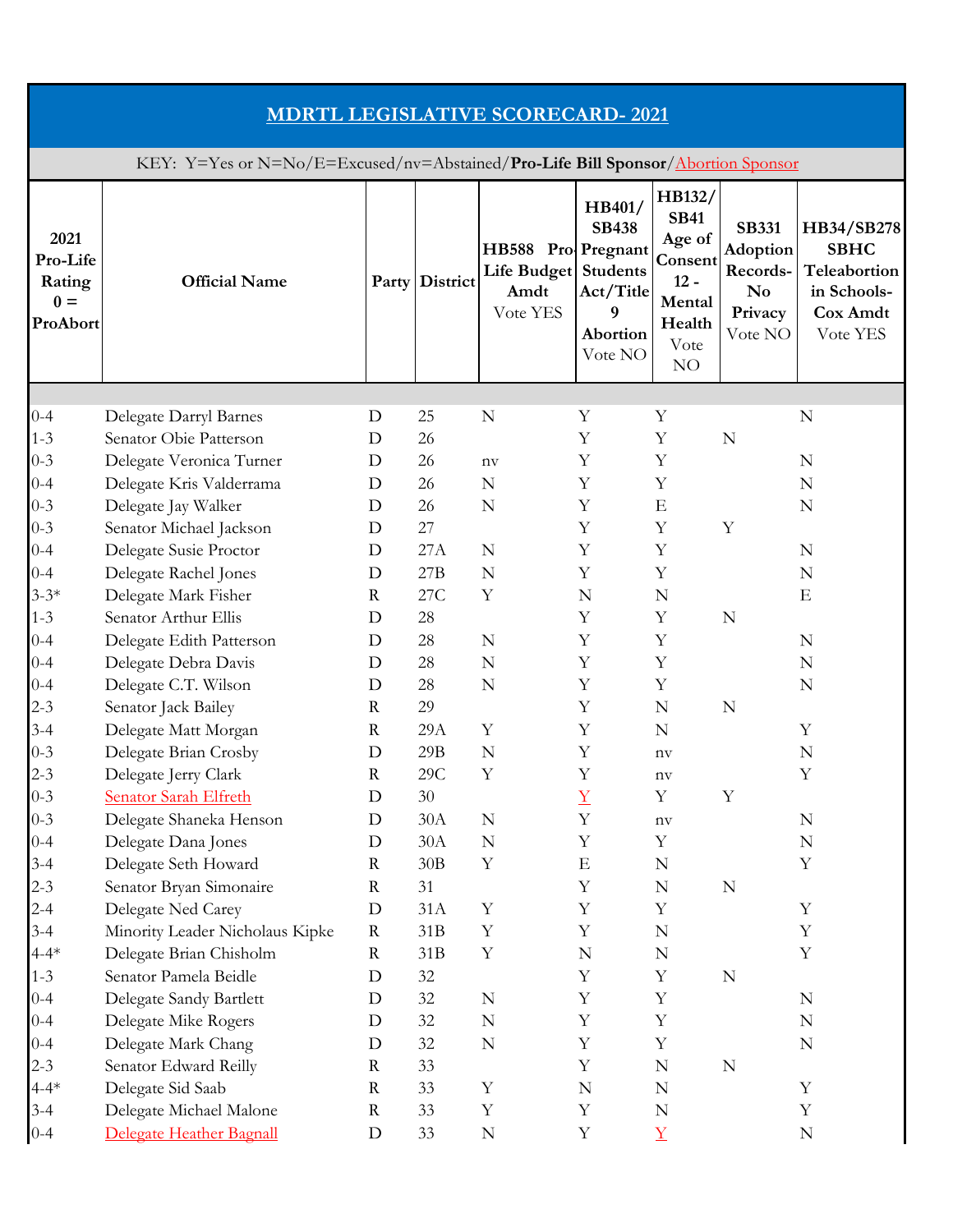| <b>MDRTL LEGISLATIVE SCORECARD-2021</b>                                          |                                                     |                            |                |                                                                |                                                                 |                                                                                        |                                                                                     |                                                                                  |  |  |
|----------------------------------------------------------------------------------|-----------------------------------------------------|----------------------------|----------------|----------------------------------------------------------------|-----------------------------------------------------------------|----------------------------------------------------------------------------------------|-------------------------------------------------------------------------------------|----------------------------------------------------------------------------------|--|--|
| KEY: Y=Yes or N=No/E=Excused/nv=Abstained/Pro-Life Bill Sponsor/Abortion Sponsor |                                                     |                            |                |                                                                |                                                                 |                                                                                        |                                                                                     |                                                                                  |  |  |
| 2021<br>Pro-Life<br>Rating<br>$0 =$<br>ProAbort                                  | <b>Official Name</b>                                |                            | Party District | HB588 Pro Pregnant<br>Life Budget Students<br>Amdt<br>Vote YES | HB401/<br><b>SB438</b><br>Act/Title<br>9<br>Abortion<br>Vote NO | HB132/<br><b>SB41</b><br>Age of<br>Consent<br>$12 -$<br>Mental<br>Health<br>Vote<br>NO | <b>SB331</b><br><b>Adoption</b><br>Records-<br>N <sub>0</sub><br>Privacy<br>Vote NO | HB34/SB278<br><b>SBHC</b><br>Teleabortion<br>in Schools-<br>Cox Amdt<br>Vote YES |  |  |
|                                                                                  |                                                     |                            |                |                                                                |                                                                 |                                                                                        |                                                                                     |                                                                                  |  |  |
| $2 - 3$                                                                          | Senator Bob Cassilly                                | R                          | 34             |                                                                | Y                                                               | N                                                                                      | N                                                                                   |                                                                                  |  |  |
| $0 - 4$                                                                          | Delegate Steve Johnson                              | D                          | 34A            | $\mathbf N$                                                    | Y                                                               | Y                                                                                      |                                                                                     | N                                                                                |  |  |
| $1 - 4$                                                                          | Delegate Mary Ann Lisanti                           | D                          | 34A            | N                                                              | Υ                                                               | N                                                                                      |                                                                                     | N                                                                                |  |  |
| $3 - 4$                                                                          | Delegate Susan McComas                              | $\mathbf R$                | 34B            | Y                                                              | Y                                                               | N                                                                                      |                                                                                     | Y                                                                                |  |  |
| $2 - 3$                                                                          | Senator Jason Gallion                               | $\mathbf R$                | 35             |                                                                | Y                                                               | N                                                                                      | N                                                                                   |                                                                                  |  |  |
| $3-4$                                                                            | Delegate Kevin Hornberger                           | $\mathbf R$                | 35A            | Y                                                              | Υ                                                               | N                                                                                      |                                                                                     | Y                                                                                |  |  |
| $3-4$<br>$3 - 4$                                                                 | Delegate Teresa Reilly                              | $\mathbf R$<br>$\mathbf R$ | 35B<br>35B     | Y<br>Y                                                         | Y<br>Y                                                          | ${\bf N}$                                                                              |                                                                                     | Y<br>Y                                                                           |  |  |
| $2 - 3$                                                                          | Delegate Mike Griffith<br>Senator Steve Hershey Jr. | $\mathbf R$                | 36             |                                                                | Y                                                               | N<br>$\mathbf N$                                                                       | N                                                                                   |                                                                                  |  |  |
| $3-4$                                                                            | Delegate Steven Arentz                              | R                          | 36             | Υ                                                              | Y                                                               | N                                                                                      |                                                                                     | Y                                                                                |  |  |
| $3-4$                                                                            | Delegate Jeff Ghrist                                | $\mathbf R$                | 36             | Y                                                              | Y                                                               | $\mathbf N$                                                                            |                                                                                     | Y                                                                                |  |  |
| $3 - 4$                                                                          | Delegate Jay Jacobs                                 | $\mathbf R$                | 36             | Y                                                              | Y                                                               | N                                                                                      |                                                                                     | Y                                                                                |  |  |
| $2 - 3$                                                                          | Senator Addie Eckardt                               | $\mathbf R$                | 37             |                                                                | Y                                                               | N                                                                                      | $\mathbf N$                                                                         |                                                                                  |  |  |
| $0 - 3$                                                                          | Delegate Sheree Sample-Hughes                       | D                          | 37A            | N                                                              | Y                                                               | $\mathbf Y$                                                                            |                                                                                     | E                                                                                |  |  |
| $3-4$                                                                            | Delegate Johnny Mautz IV                            | R                          | 37B            | Y                                                              | Y                                                               | N                                                                                      |                                                                                     | Y                                                                                |  |  |
| $3 - 4$                                                                          | Delegate Christopher Adams                          | $\mathbf R$                | 37B            | $\mathbf Y$                                                    | Y                                                               | N                                                                                      |                                                                                     | Y                                                                                |  |  |
| $2 - 3$                                                                          | Senator Mary Beth Carozza                           | $\mathbf R$                | 38             |                                                                | Y                                                               | N                                                                                      | $\mathbf N$                                                                         |                                                                                  |  |  |
| $3 - 4$                                                                          | Delegate Charles Otto                               | $\mathbf R$                | 38A            | Y                                                              | Y                                                               | ${\bf N}$                                                                              |                                                                                     | Y                                                                                |  |  |
| $2 - 3$                                                                          | Delegate Carl Anderton Jr.                          | R                          | 38B            | $\operatorname{nv}$                                            | Y                                                               | N                                                                                      |                                                                                     | Y                                                                                |  |  |
| $3 - 4$                                                                          | Delegate Wayne Hartman                              | $\mathbf R$                | 38C            | Y                                                              | $n_{\rm V}$                                                     | ${\bf N}$                                                                              |                                                                                     | Y                                                                                |  |  |
| $1 - 3$                                                                          | Senator Nancy King                                  | D                          | 39             |                                                                | Y                                                               | $\mathbf Y$                                                                            | $\mathbb N$                                                                         |                                                                                  |  |  |
| $0 - 4$                                                                          | Delegate Lesley Lopez                               | D                          | 39             | $\mathbb N$                                                    | Y                                                               | $\mathbf Y$                                                                            |                                                                                     | N                                                                                |  |  |
| $0 - 4$                                                                          | Delegate Kirill Reznik                              | D                          | 39             | N                                                              | Y                                                               | $\mathbf Y$                                                                            |                                                                                     | N                                                                                |  |  |
| $0 - 3$                                                                          | Delegate Gabriel Acevero                            | D                          | 39             | $\operatorname{nv}$                                            | Y                                                               | $\mathbf Y$                                                                            | No House N                                                                          |                                                                                  |  |  |
| $0 - 3$                                                                          | Senator Antonio Hayes                               | D                          | 40             |                                                                | Y                                                               | $\mathbf Y$                                                                            | Y                                                                                   |                                                                                  |  |  |
| $0 - 4$                                                                          | Delegate Melissa Wells                              | D                          | 40             | N                                                              | Y                                                               | $\mathbf Y$                                                                            |                                                                                     | N                                                                                |  |  |
| $0 - 4$                                                                          | Delegate Marlon Amprey                              | D                          | 40             | N                                                              | Y                                                               | $\mathbf Y$                                                                            |                                                                                     | N                                                                                |  |  |
| $0 - 4$                                                                          | Delegate Frank Conaway Jr                           | D                          | 40             | N                                                              | Y                                                               | $\mathbf Y$                                                                            |                                                                                     | N                                                                                |  |  |
| $0 - 3$                                                                          | Senator Jill Carter                                 | D                          | 41             |                                                                | Y                                                               | $\mathbf Y$                                                                            | Y                                                                                   |                                                                                  |  |  |
| $0 - 4$                                                                          | Delegate Tony Bridges                               | D                          | 41             | N                                                              | Y                                                               | $\mathbf Y$                                                                            |                                                                                     | $\mathbf N$                                                                      |  |  |
| $0 - 4$                                                                          | Delegate Samuel Rosenberg                           | D                          | 41             | N                                                              | Y                                                               | $\mathbf Y$                                                                            |                                                                                     | N                                                                                |  |  |
| $0 - 4$                                                                          | Delegate Dalya Attar                                | D                          | 41             | $\mathbb N$                                                    | Y                                                               | $\mathbf Y$                                                                            |                                                                                     | N                                                                                |  |  |
| $1 - 3$                                                                          | Senator Chris West                                  | R                          | 42             |                                                                | $\mathbf Y$                                                     | N                                                                                      | $\mathbf Y$                                                                         |                                                                                  |  |  |